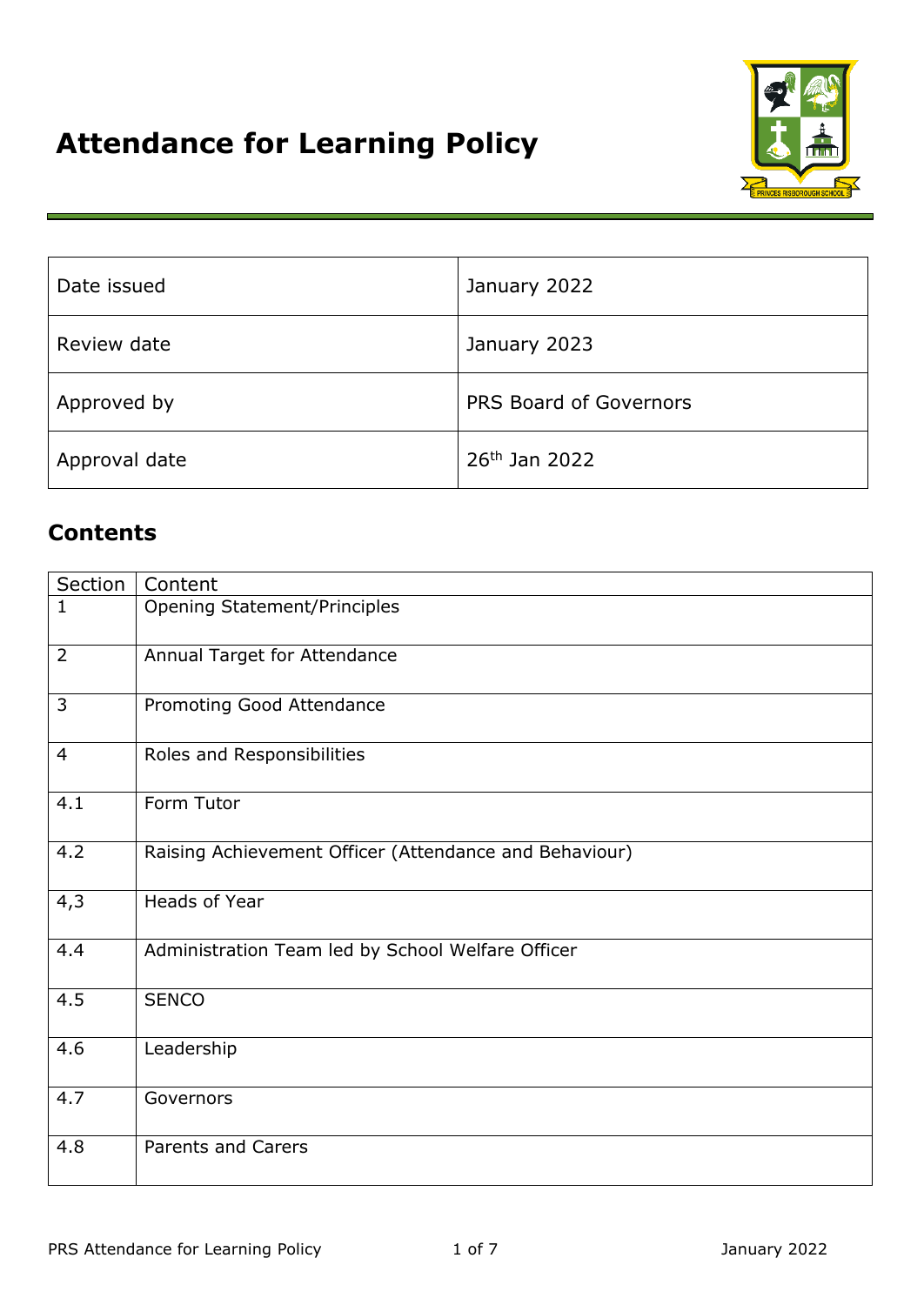| 4.9            | <b>Students</b>                               |
|----------------|-----------------------------------------------|
| 5              | Rewards                                       |
| 6              | <b>Sanctions</b>                              |
| $\overline{7}$ | <b>Support for Students</b>                   |
| 8              | Support for Parents                           |
| 9              | Resources                                     |
| 10             | Statement of a Register of Pupil's Attendance |
| 11             | Monitoring and Evaluation                     |
| 12             | Leave of Absence Request Form                 |
| 13             | Letters to parents                            |
| 14             | Version control                               |

## **1. Opening Statement/Principles**

Princes Risborough School is committed to raising the achievement of all students. Promoting regular attendance is part of this commitment. With good attendance students will attain better results, demonstrate greater confidence, have increased self – esteem and develop a positive work ethic.

This Policy recognises that attendance can be affected by a range of factors and therefore should sit alongside other Policies: Behaviour for Learning, Curriculum, Special Educational Needs, Inclusion, Child Protection, Drugs and Safeguarding. This Policy has been discussed with County Attendance Team, SENCO, Attendance Officer, staff representatives and a cross section of students.

### **2. Annual Target for Attendance**

The school is committed to raising overall attendance. The target set for this year (2021-2022) is 93%. Those students with persistent absence will be set individual targets for attendance.

## **3. Promoting Good Attendance**

Princes Risborough School promotes good attendance in the following ways:

- Home School Agreement
- **•** Assemblies
- Tutor time
- Parents' Evenings
- School Prospectus
- Year 7 Induction and Information Evenings
- Newsletters
- Automated telephone and text messaging for first day absence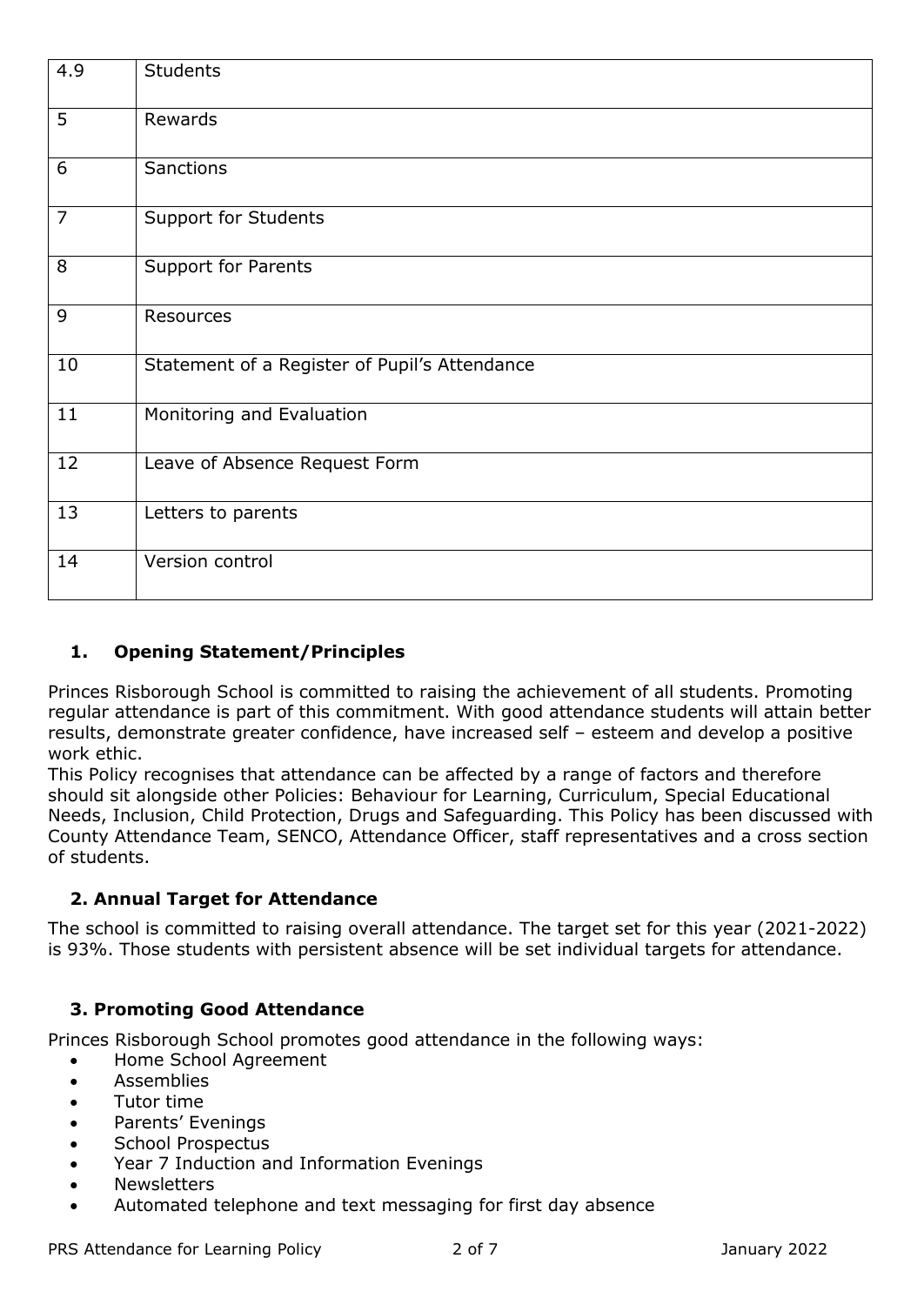- Weekly monitoring of attendance by Raising Achievement Officer (Attendance and Behaviour)
- Targeted support for students with attendance below 93% but above 85%
- Targeted support with County Attendance Team for persistent absentees (below 85%)
- All curriculum areas promoting positive attendance
- Support to students who have sustained periods of absence
- Rewarding of good attendance through the school reward system (achievement points/epraise)
- Celebrating good attendance through prize draws at the end of terms

#### **4. Roles and Responsibilities**

All members of staff are instrumental in promoting good attendance. The following individuals have specific roles and responsibilities:

### **4.1. Form Tutor**

- Modelling good practice by arriving on time to registrations
- Undertake morning and afternoon registration using Lesson Monitor (SIMS). In the event of Lesson Monitor not being accessible taking a hardcopy register
- Promoting good attendance and punctuality with tutor group and individual students
- Accurately maintaining registers
- Collecting and submitting absence notes
- Weekly contact as required to parents querying un-notified absence
- Alerting others regarding absence and initiating follow up procedures
- Using rewards and sanctions systems
- Welcoming students back following absence

#### **4.2. Raising Achievement Officer (Attendance and Behaviour)**

- Monitor registration process daily
- Oversee permission for students to leave the school premises to attend medical appointments / Interviews
- Use automated telephone / text message to alert parents on the first day of absence for students and log the information
- Input information from Student Late Book into SIMS
- Process and produce attendance letters as required, including at relevant Attendance monitoring points
- Process referrals to The County Attendance Team
- Provide accurate attendance data for School Census
- Produce a daily Missing Registers Report by email to specific tutors
- Issue monthly 'Late to school' letters to parents of students late regularly that month, on discussion with Leadership Team Line Manager
- Attend Attendance Contract Meetings and Review Meetings for specific students and distribute notes from these meetings
- Conduct half-termly analysis of trends and patterns of attendance and punctuality for each tutor group, year group, vulnerable groups and whole school. This data will include:
	- o Types of absence e.g. holidays, medical appointments, authorised and unauthorised
	- o Historical data on individual students
	- o Patterns of individual students' absence relating attendance to the curriculum
	- o Analyse attendance according to gender and geography
- Liaise with the Interventions Manager and Leadership Team over current issues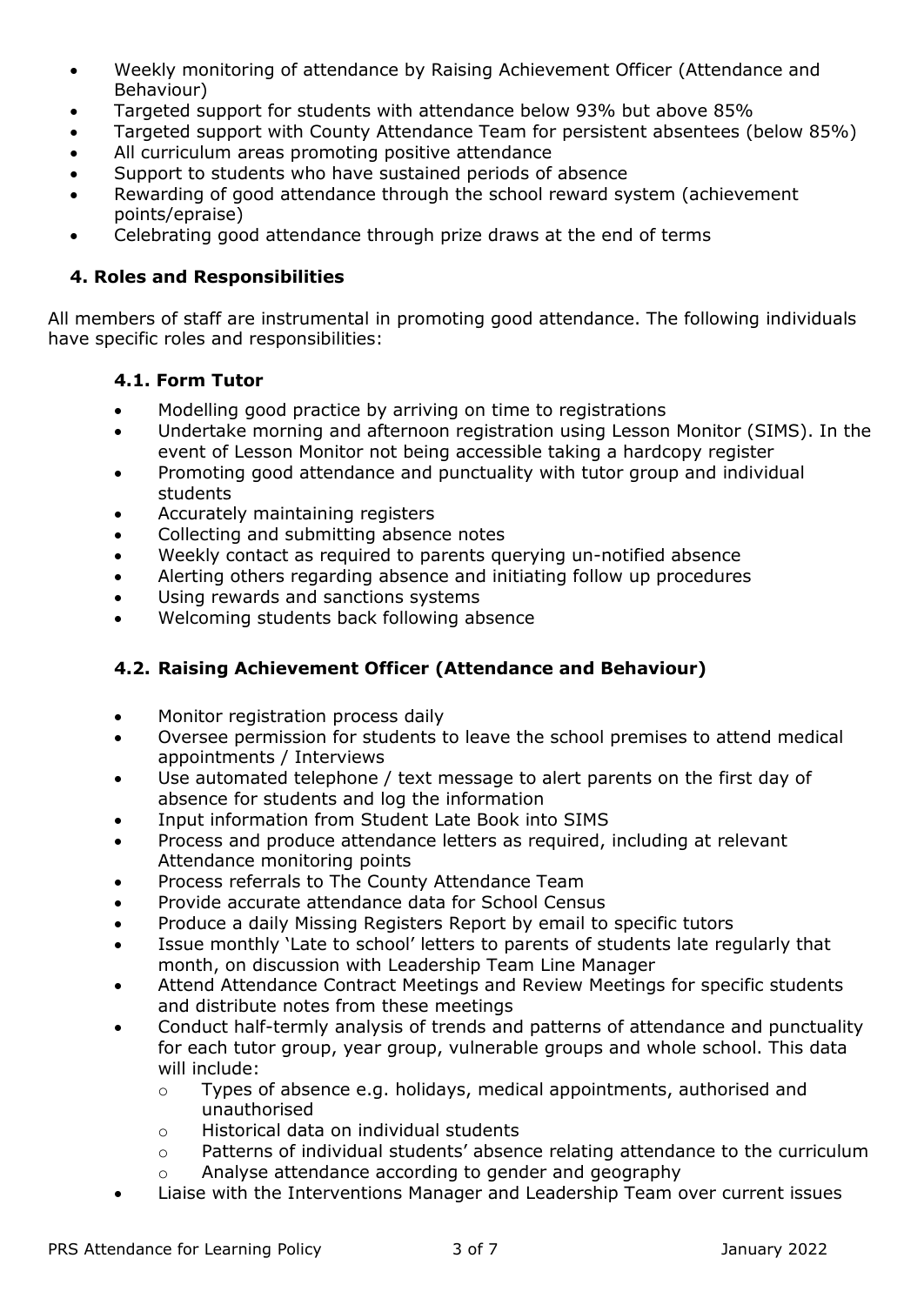## **4.3. Heads of Year**

- To promote good attendance within their Year
- Monitor and supervise the work of their Form Tutors in promoting attendance and punctuality
- Communicate regularly with parents of students who are underachieving as a result of poor attendance and punctuality
- Organise a programme of support to help students catch up on missed work due to prolonged absence
- Liaise, when appropriate, with external agencies
- Liaise with SENCO, Head of Social Communications Base & Interventions Manager to organise a support plan / interventions
- Present an attendance assembly to their Year Group
- Take action following the analysis provided by the Raising Achievement Officer on the Year's attendance rate.
- Utilise the school's reward and sanctions systems as appropriate when dealing with attendance and punctuality.
- Display motivational attendance materials within school.

## **4.4. Administration Team led by School Welfare Officer**

- Oversee the administration of medicines within the school as outlined in the School's Drugs Policy.
- To support students reintegrating into the school following absences.
- To maintain a register of students attending the medical room during the school day.
- To maintain a register of students being sent home unwell.

## **4.5. SENCO**

- Monitor the attendance of all statemented students.
- Support those students with statements and learning difficulties who have very poor attendance.
- Liaise with the Leadership Team and Form Tutors regarding strategies for specific students with attendance issues.

## **4.6. Leadership team**

- Ensure the Attendance Policy is implemented and that systems are operating effectively.
- Organise Late Gate to monitor punctuality of students and offer interventions to overcome lateness.
- Create a school ethos which promotes excellent levels of attendance of students and staff.
- Meet weekly with the Raising Achievement Officer (Attendance and behaviour), to discuss attendance issues of students with i) less than 85% ii) less than 93% attendance on a five week cycle.
- Report to Leadership Group and Governors on attendance and punctuality matters.
- Ensure DCSF returns are completed accurately.
- **Induction of new staff on Attendance Policy.**
- Ensure the School Prospectus, website and newsletters promote good attendance and punctuality.
- Meetings with Heads of Year to monitor and support the implementation of attendance and punctuality procedures.
- Review and revise School Attendance Policy in accordance with new directives from Local Authority or DCSF.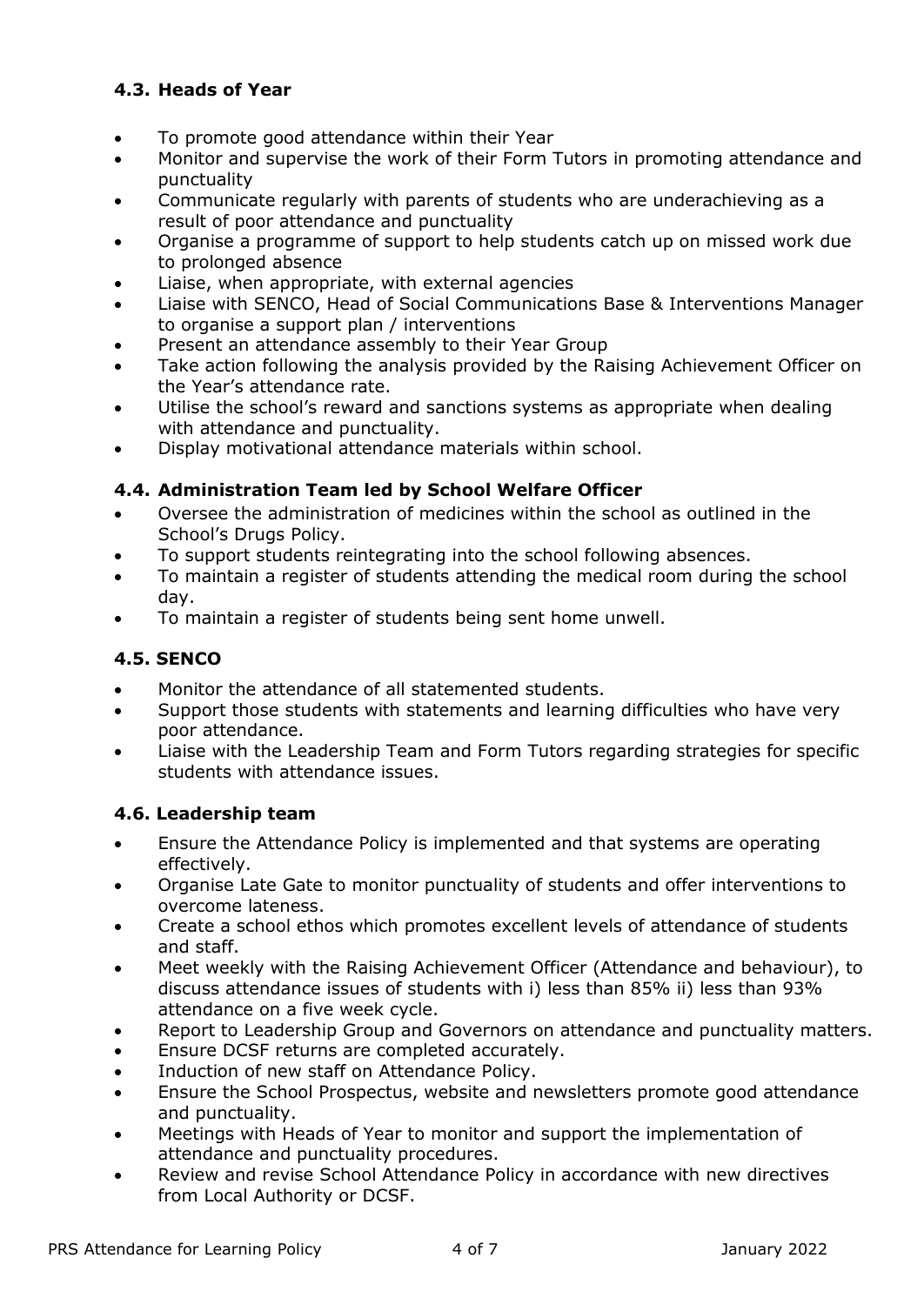Liaise with the Heads of Year, Interventions Manager and Raising Achievement Officers over current issues.

### **4.7. Governors**

- Nominated governor to meet termly with designated member of the Leadership Team
- Ensure that statutory attendance statistics are submitted.
- Review and approve the Attendance for Learning Policy.
- Annually review attendance and punctuality data and the strategy for improving attendance further.
- Set and review the annual attendance target for the School.

### **4.8. Parents and Carers**

- **Ensure that their child attends school regularly.**
- Ensure their child is punctual to school.
- Confirm promptly on the first and subsequent days of absence the reasons for absence. This may be done by email, telephone or text messaging. **Please note that for those students who have persistent absence parents may be asked to provide written documentation to support their child's absence. This may include a doctor's note** upon the child's return to school.
- Contact the school or Attendance Officer if there are any attendance problems so that together we may plan a solution.
- Avoid arranging holidays during term time. **Please note that school will not authorise holiday during term time. Parents who take their child out of school for a holiday for five or more consecutive working days (including those split by a weekend or a holiday) may face a fixed penalty notice**.
- **If after 10 days absence the school cannot ascertain or verify the whereabouts of a student they will be reported as Missing in Education to the local authority and may be taken off role.**
- Be involved in promoting attendance and achievement.
- Notify school of medical appointments scheduled during school day.

## **4.9. Students**

- Ensure that they attend school regularly.
- Arrive promptly to school.
- Follow school procedures if they are unwell during the school day.
- Follow correct procedures if they arrive late to school.
- Discuss with Form Tutor or Head of Year any problems relating to attendance.

### **5. Rewards**

Rewards are effective in motivating students and appropriate rewards will be used to encourage excellent attendance, using Achievement Points and the epraise system.

### **6. Sanctions**

- Detentions, and attendance and punctuality report for students who truant from school or who are persistently late.
- Persistent lateness will result in referral to Head of Year and a meeting with parents to discuss strategies.
- Referral to the County Attendance Team.
- Fixed penalty notices issued by the County Attendance Team for failing to ensure their children attend school.
- Prosecution of parents by the County Attendance Team for failing to ensure their children attend school.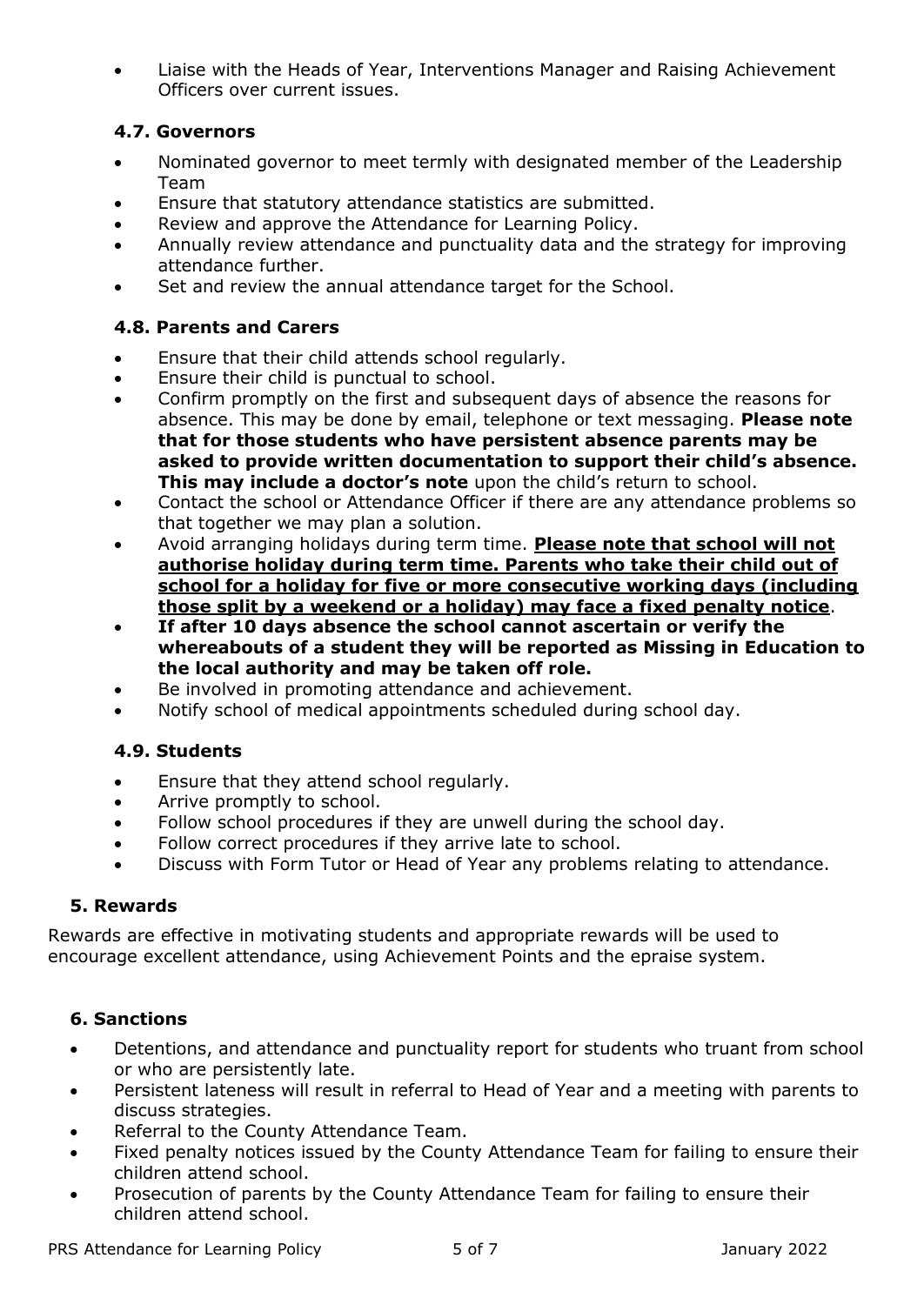### **7. Support for Students**

In order to pre-empt the escalation of persistent absence problems the school offers the following support:

- Discussion of emerging attendance issues at Tutor Meetings.
- Contact with the parents at an early stage.
- Placement on Attendance / Punctuality Report.
- Individual attendance plan initiated.
- Referral to SENCO when appropriate.
- Referral to Raising Achievement Officer, Head of Year, The County Attendance Team, Pupil Referral Unit and any other external agency when appropriate.
- Staged reintegration into school through the Interventions Team
- Support from external agencies such as Pupil Referral Unit and Addaction.

### **8. Support for Parents**

- Face to face meetings for early intervention; advice given for strategies to use (Attendance Contract Meetings).
- Referrals made to relevant external agencies.
- PRS leaflet "Attendance information for Parents and Carers" School Attendance Information for Parents.

#### **9. Resources**

- Administrative support.
- Budget for rewards system and displays.

#### **10. Statement of a Register of Pupil's Attendance**

#### **Requirement to keep a register**

All schools are required to have an attendance register. All pupils, regardless of their age, must be included on the register.

#### **When we take the register**

The attendance register is taken electronically, as long as the school also maintains a back-up copy.

Back-up copies must be made at least once a month. The copies can be electronic, micro-fiche, or printed.

Where a correction is made to an original entry in the register, any electronic and/or printed copies of the register must distinguish clearly between the original entry and the correction.

#### **What to record**

Each time the register is taken, you must record whether each pupil is:

- o Present
- o Attending an approved educational activity, and the nature of this activity
- o Absent, and whether or not this absence was authorised
- $\circ$  Unable to attend due to exceptional circumstances, and the nature of those circumstances
- $\circ$  The regulations do not require schools to take additional attendance registers in individual lessons or for before- and after-school sessions.

#### **Who can take the register**